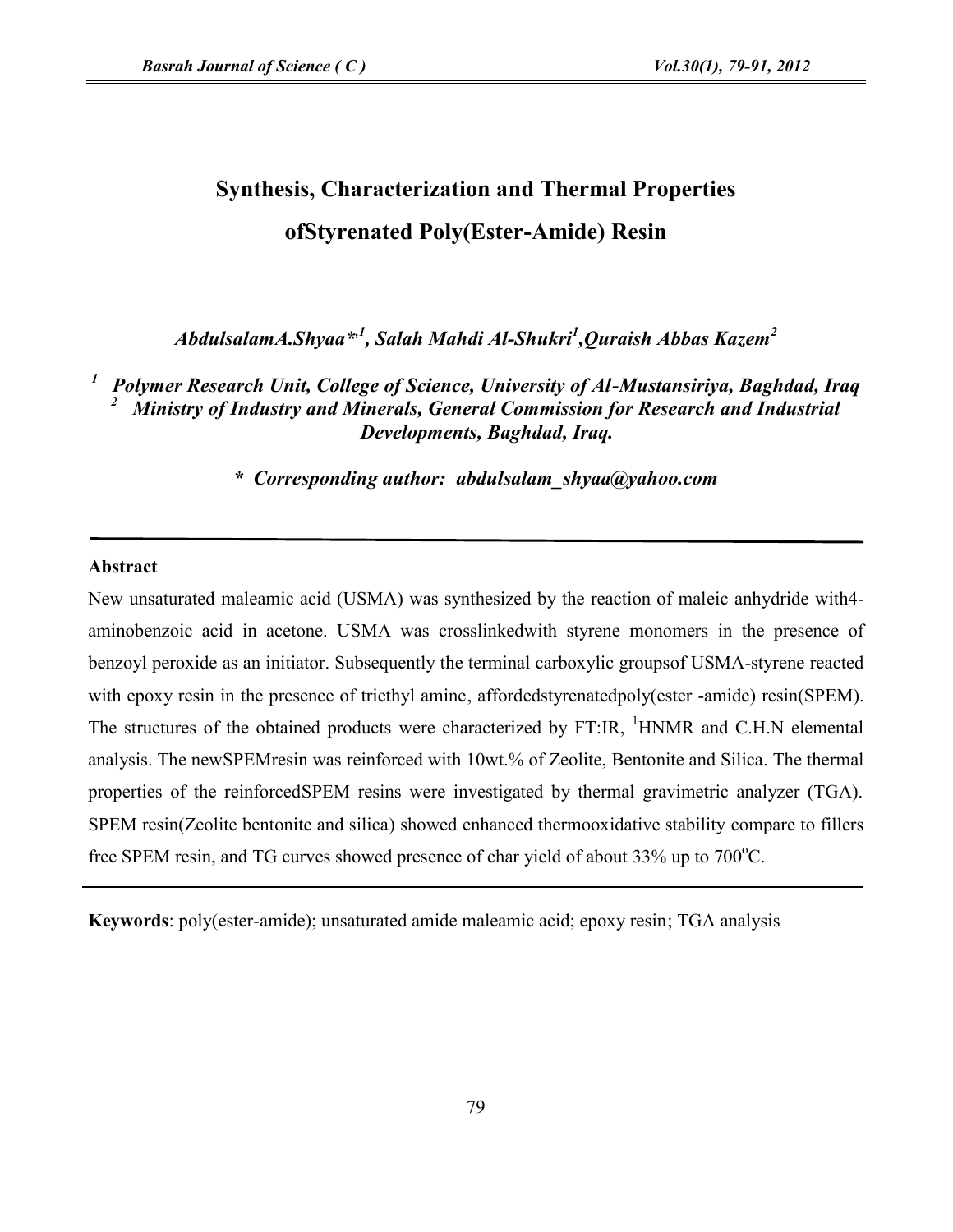## **Introduction**

Unsaturated polyesters (UP) are characterized as a high thermally stable polymers with favorable physical and chemical properties, therefore they have a widespread field of applications such as, microelectronic, aerospace, automotive industries, building constructions and furniture (Young 1976), (Anderson and messick, 1980),(O'Hearn 1988). The production technique is quite well known and no sophisticated equipment or controls are needed. The unsaturated polyester, containing double bonds within the polymer chain, is produced by step-growth polycondensation reaction on an unsaturated diacide or anhydride, such as fumaric acid or maleic anhydride, with a diol(Dave and Patel 2011a). Most crosslinking of the structopendant unsaturated polyester is accomplished by co-polymerization with alkene monomers such as styrene or methyl methacrylate, or others using radical initiators(Patel 2009). On the other hand, the reaction of unsaturated anhydride such as maleic anhydride with diamines leads to form bisamic acid. Unsaturated polyesters resins can be compounded with different additives and filling materials to improve and enhance the chemical, mechanical properties and electrical properties (Willett and felker 2005), (Dave and Patel 2011b). Another type of prepolymer is obtained by the interaction of a monofunctional

unsaturated acid with a bisphenoldiepoxide (epoxy resin) having unsaturated sites at the two end of the chain and then it mixed with a vinyl monomer such as styrene. This resin is called vinyl ester, and its appearance, handling properties, and cure is similar to UP resins(Serra et al. 2009a,b).They cost more than UP but have exceptional mechanical and chemical properties(Miskolczi 2010). Besides these conventional reasons, UP resin systems were the first widely used fiber reinforced materials in industry and they gave a high impetus and acceleration to the growth of a new field in industry (Ahmed, etal. 2001). On the other hand polyamides represent a class of high performance usually formed by the reaction of diamines and diacyl chloride. These polymers have found use in a wide variety of applications they possess many desirable characteristics, such as good process ability, good mechanical properties, good thermal stability, and chemical resistance (Yasumasa 2001), (chernukhina and Gabrielyan 1993).Therefore, it was thought to be of interest to combinepolyester and amide in a polymeric framework to give polymeric material known as poly(ester-amide), which may be used in different applications.

In current study, a newpoly(ester-amide) was synthesized from the reaction of maleic anhydride with 4-aminobenzoic acid in acetone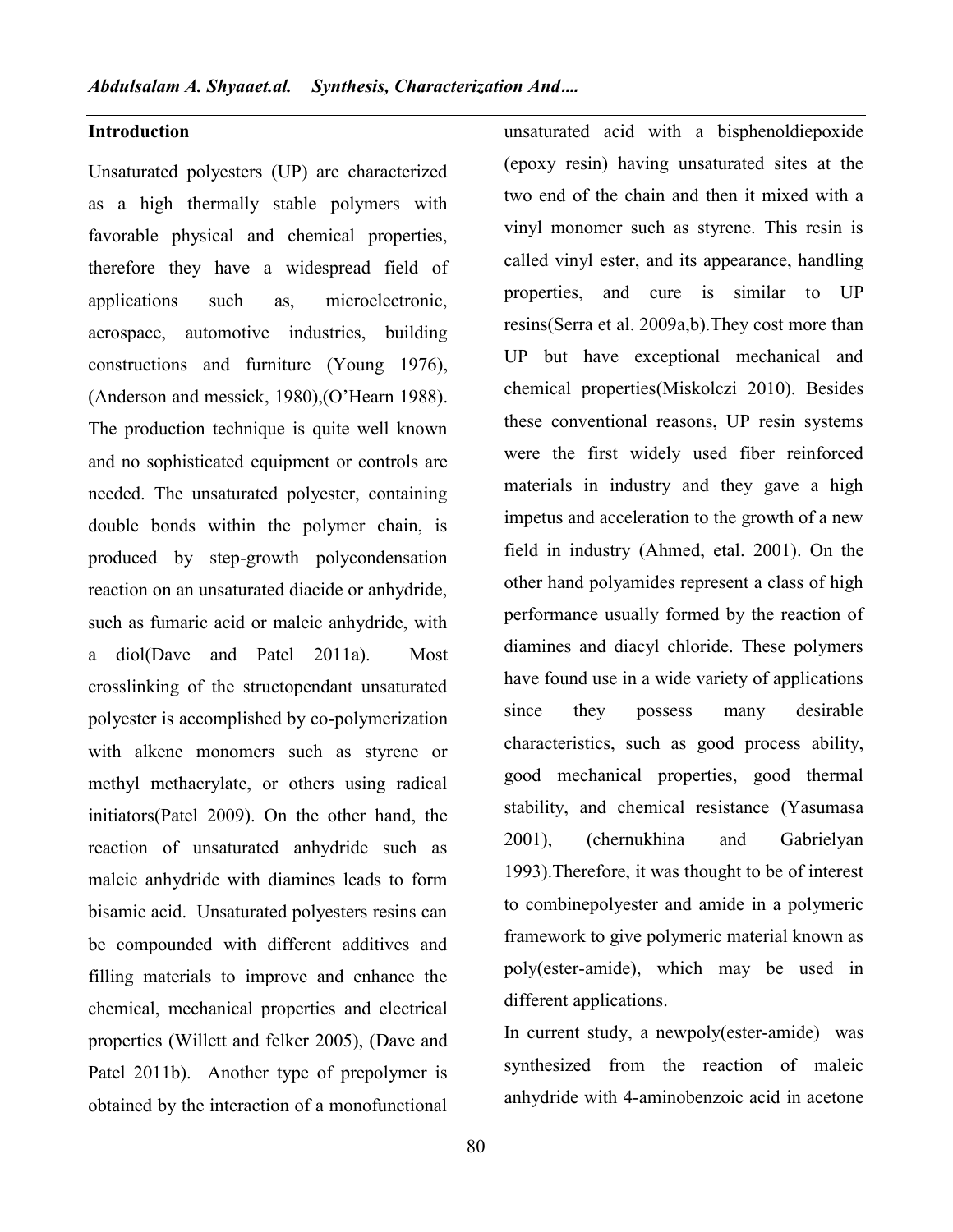afforded unsaturated maleamic acid with two terminal carboxylic groups. The unsaturated units were crosslinked with styrene in the presence of benzoyl peroxide and the carboxylic groups were reacted with epoxy resin in the presence of triethylamine as a catalyst afforded new styrenatedpoly(ester amide) resin. In attempt to improve the thermal properties, different reinforcing agents, such as Bentonite, Zeolite and Silica were blended with the poly(ester-amide). The structural and thermal characteristics are presented and discussed.

# **Experimental**

#### **Materials**

Maleicanhydride, 4-aminobenzoic acid (BDH), benzoyl peroxide, triethylamine, styrene (Fluka) were used as received. Epoxy resin (diglycidylether bisphenol-A) durcupan with EEW=312(Fluka), Acetone, dimethyl acetamide (DMAC) were supplied by (AJAX Chemicals), Bentonite, Zeolite and Silicawere provided from local market with mesh size of about 150µm.

## **Instruments**

Infrared spectra (KBr pellets) were recorded on a SHIMADZU 8400s Fourier Transformer Infrared (FTIR) spectrophotometer in the range of 4000-400  $cm^{-1}$ . <sup>1</sup>HNMR spectra were  $\qquad$ obtained with the use of a Bruker Avance-300

NMR spectrometer operating at 300 MHz. Samples were dissolved in DMSO, and the solvent was used as an internal lock. Chemical shifts were recorded in ppm relative to tetramethylsilane (TMS) (0.00ppm) as an internal reference. Elemental analysis was performed using Perkin-Elmer 2400 CHN/O analyzer series-11. Thermogravimetricanalysis (TGA) were obtained on a Perkin Elmer TGA-6 at a heating rate of  $20^{\circ}$ C/min in the range of ambient temperature to  $700^{\circ}$ C in atmosphere of  $O_2$  gas at a flow rate of 30 mL/min.

# **Synthesis of unsaturatedmaleamic acid (USMA)**

In a 200 mL round bottom flask charged with maleic anhydride (20.0g, 0.2mol) and 50 mL acetone, magnetic bar stirrer, and the flask placed in an ice bath. A solution of 4 aminobenzoic acid (27.9g, 0.2 mol) in 100 mL acetone was added dropwise via dropping funnel over a period of 30 min with continuous stirring. The contents of the flask were further stirred for 3 hrs at  $0-5$ °C and continuedat room temperature for another 24 hrs. A yellow solid product that precipitated was filtered off and the filtrate thoroughly washed with acetone to discharge any unreacted starting materials. The obtained material was subjected to dryness in a vacuum oven at  $70^{\circ}$ C for 4 hrs. A pale yellow solid product (USMA, unsaturated maleamic acid) was obtained with a percentage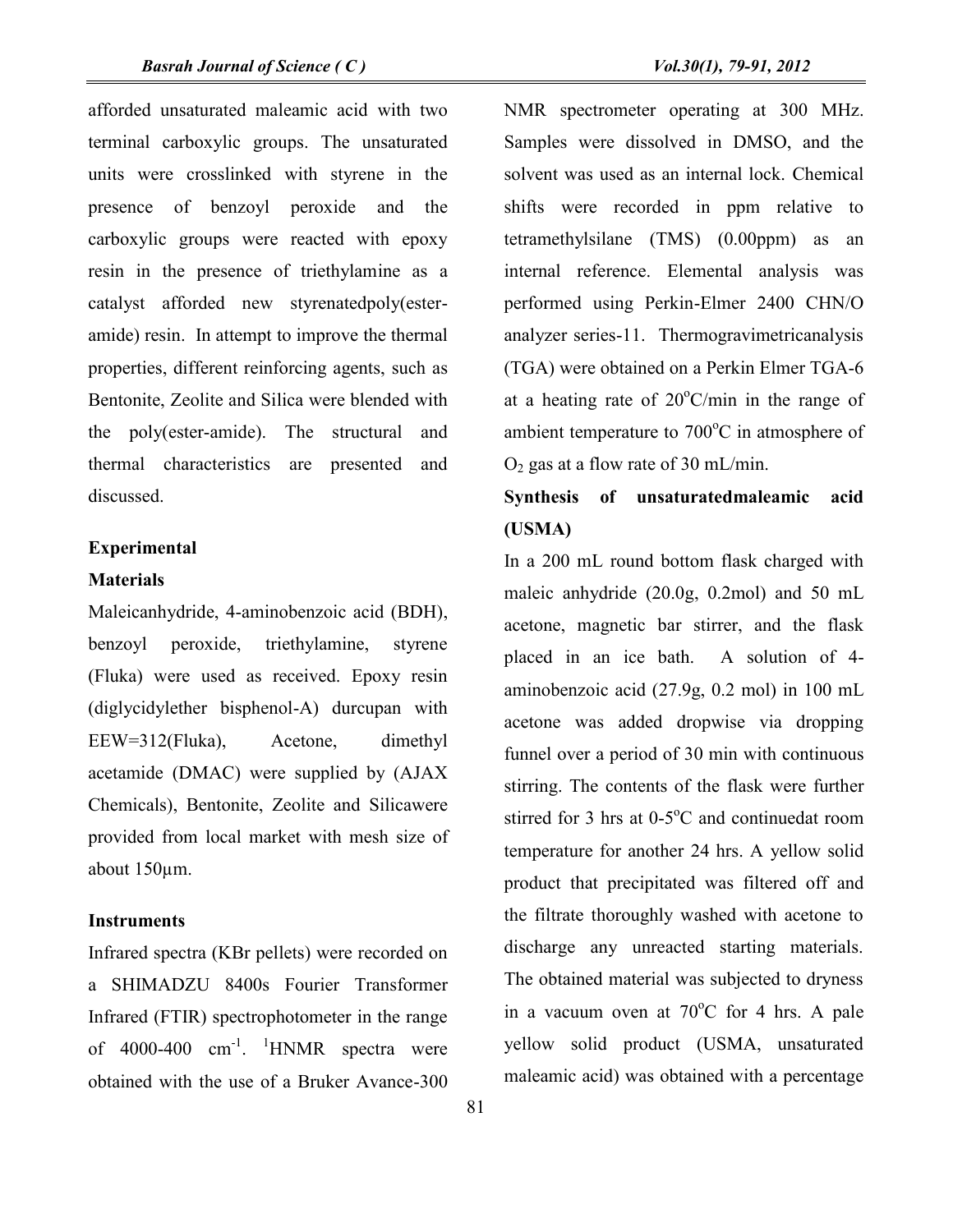yield of  $95\%$ .Anal.Calcdfor  $C_{11}H_9NO_5$ : C, 56.17; H, 3.82; N, 5.95. Found: C, 56.19; H, 3.94; N, 6.11.

# **Crosslinking of USMA with Styrene, (Styrenatedmaleamic acid USMA Styrene)**

USMA (10.0g, 0.05mol) and 100 mL DMAC were introduced into a 250 mL round bottom flask, equipped with a condenser, a magnetic stirrer, and the flask placed in an oil bath. The content of the flask was stirred until a clear slightly yellowish solution formed, indicating complete dissolution of the USMA. Then, 5gm of styrene monomer (about 50% of the weight of USMA) and 0.01 gm of benzoyl peroxide were added, the reaction temperature was gradually raised up to 80  $^{\circ}$ C with continues stirring for 2 hrs.Upon addition of chilled distilled water (250mL), a dark red viscousmaterial precipitated which was collected and thoroughly washed with 200 mL of acetone. A dark red viscousproduct was obtained, yield 90%.

# **Reactionofstyrenatedunsaturated maleamic acid with epoxy resin, preparation ofSPEM resin**

USMA-styrene (5.0g) dissolved in a 100 mL DMAC inside a 250 mL round bottom flask, equipped with a condenser, a magnetic stirrer, and the flask placed in an oil bath. The content of the flask was stirred until a clear red solution

formed. Then, 5.0g of epoxy resin and 2 mL of triethyl amine were mixed, and the reaction temperature was raised to  $90 °C$  with continuous stirring for 2 hrs. Upon addition of chilled distilled water (250 mL), a dark red resinous polymeric material precipitated which was collected and thoroughly washed with 200 mL of acetone. Finally, a dark red product of SPEM resinwas obtained, yield 95%.

# **Reinforcement of SPEMresin**

Three different types of fillers, Bentonite, Zeolite and Silica were used to reinforce the SPEM resin. About 10%wt. of the filler mixed with SPEM, and then dried at  $100^{\circ}$ C in an oven for 3hrs.

# **Results and Discussion**

The unsaturated maleamic acid was prepared by the reaction of maleic anhydride and 4 aminobenzoic acid in acetone, and then the product was crosslinked with styrene in the of benzoyl peroxide. The styrenatedmaleamic acid was reacted with epoxy resin in presence of triethyl amine as a catalyst in dimethyl acetamide solvent to prepare styrenatedpoly(ester-amide) resin. The synthesis reaction is illustrated in Scheme1: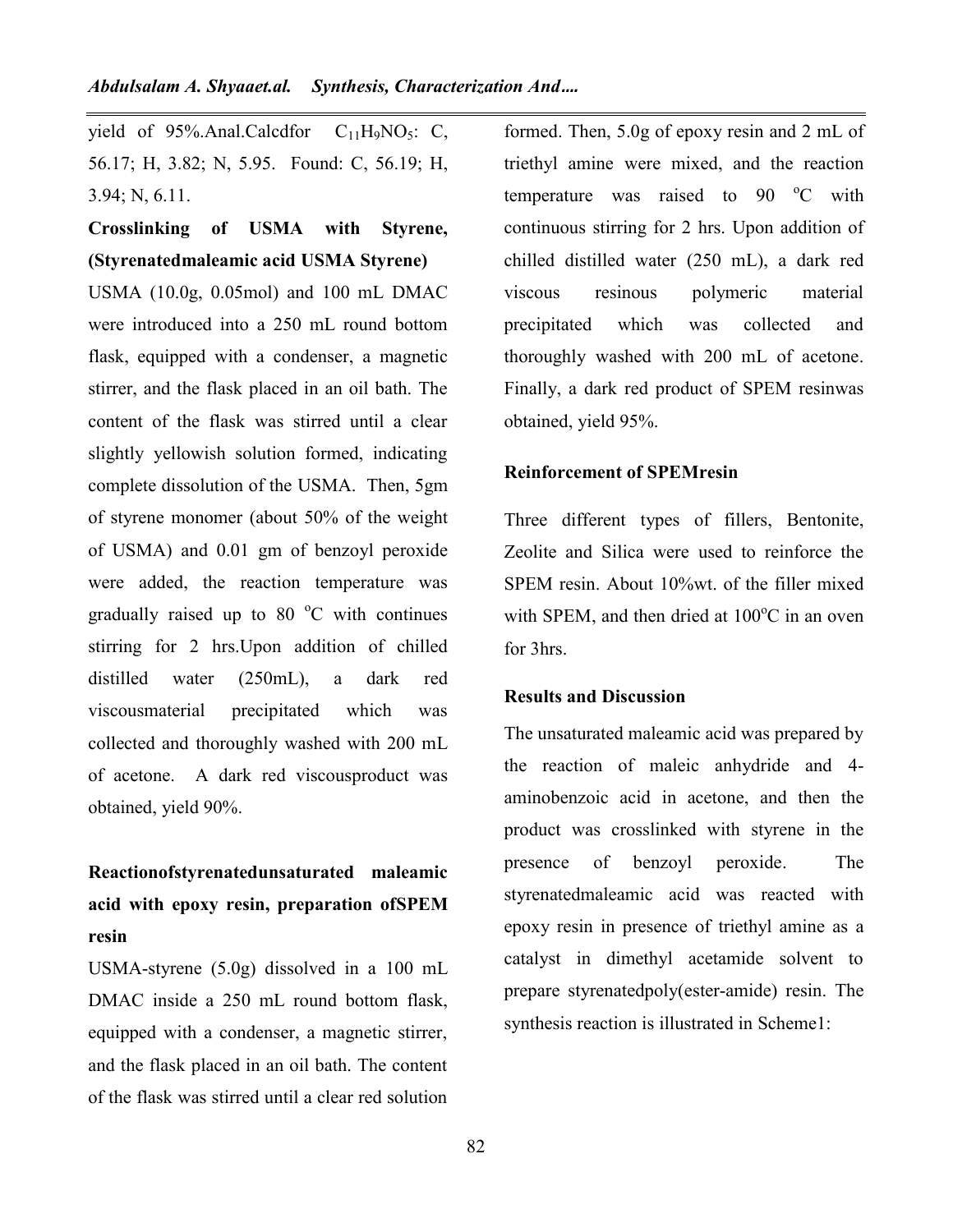

**Scheme (1): Synthesis steps of products**

# **Structural analysis FTIR analysis of unsaturated maleamic acid, USMA**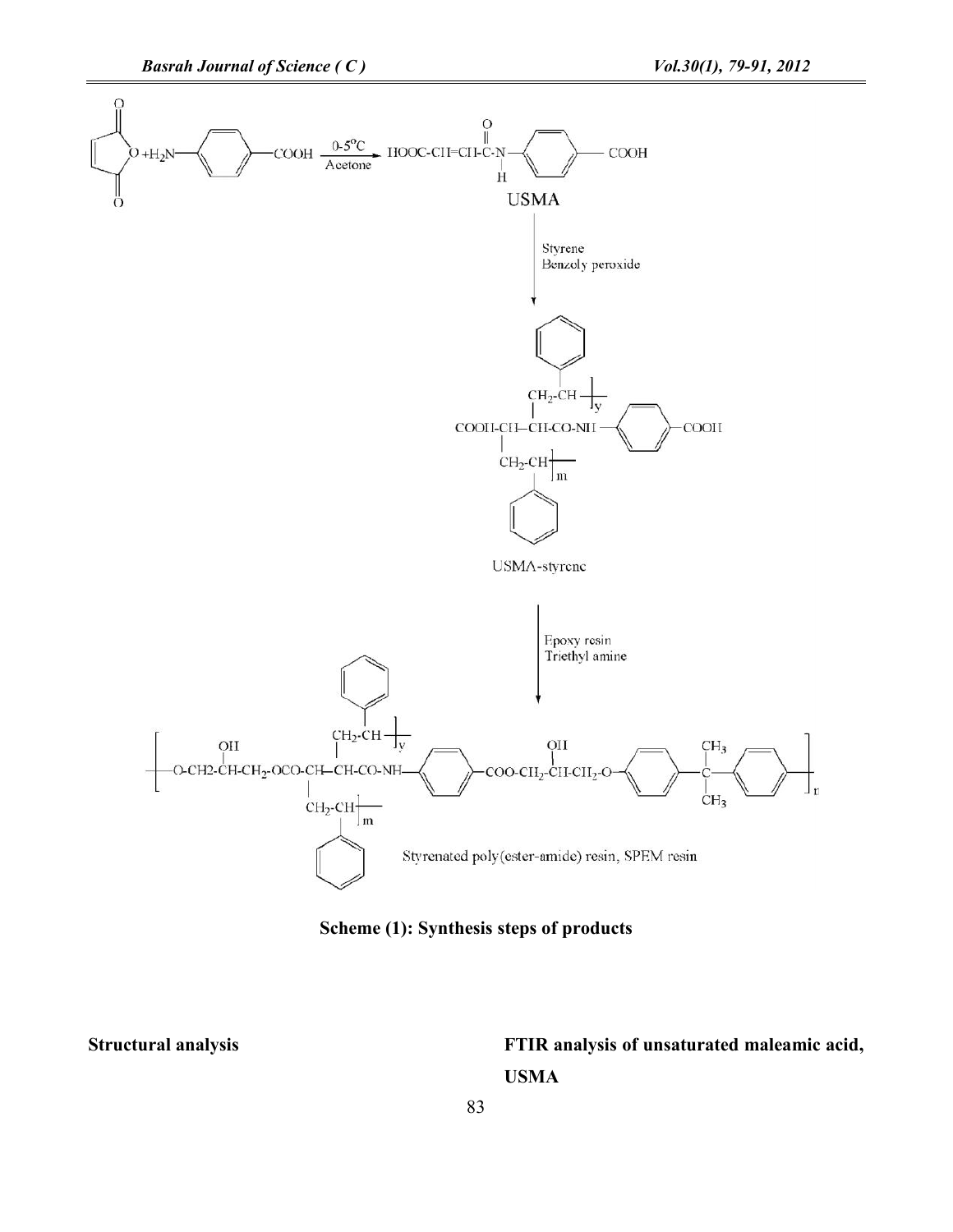The salient features of the IR spectrum depicted in Figure1are as follows:

Absorption at  $3400 \text{cm}^{-1}$  due to N-H bond, broad and multiple absorptions appeared within the range of frequencies of 3300-3100cm-1 are due toO-H of carboxylic acid groups present in USMA. Peaks at 3018 and 2887cm<sup>-1</sup> are due to C-H stretching of aromatic and aliphatic

groups, respectively. The absorption due to C=O of amide and carboxylic acid group were overlapped at  $1693 \text{cm}^{-1}$  and absorption bands at 1624 and 1319  $cm^{-1}$  are assign to CH=CH and C-N bonds, respectively, and those due to C=C of benzene ring were appeared at 1583 and  $1541 \text{cm}^{-1}$ .



**Figure (1): FTIR spectrum of USMA**

# **<sup>1</sup>HNMR analysis of USMA**

The spectrum of USMA depicted in Figure 2 shows all characteristic resonances due to the product, assignments are as follows: broad resonance centered at 12.70ppm (b, 2H, HO−OC−), 10.50ppm (s, 1H, −CO−NH−), 7.87ppm (*d*, 2H, arom. H) and 7.75ppm (*d*, 2H, arom. H), 6.49ppm (*d*, 1H,

−CH=CH−CO−NH−), 6.35ppm (*d*, 1H, OC−CH=CH−). It is worthwhile to mention here that the appearance of the amide proton (CO−NH) at low filed (about 10.0-10.5ppm) is known and had been previously reported(Liou and Hsiao 2002) (Oswal and Pandya 2004).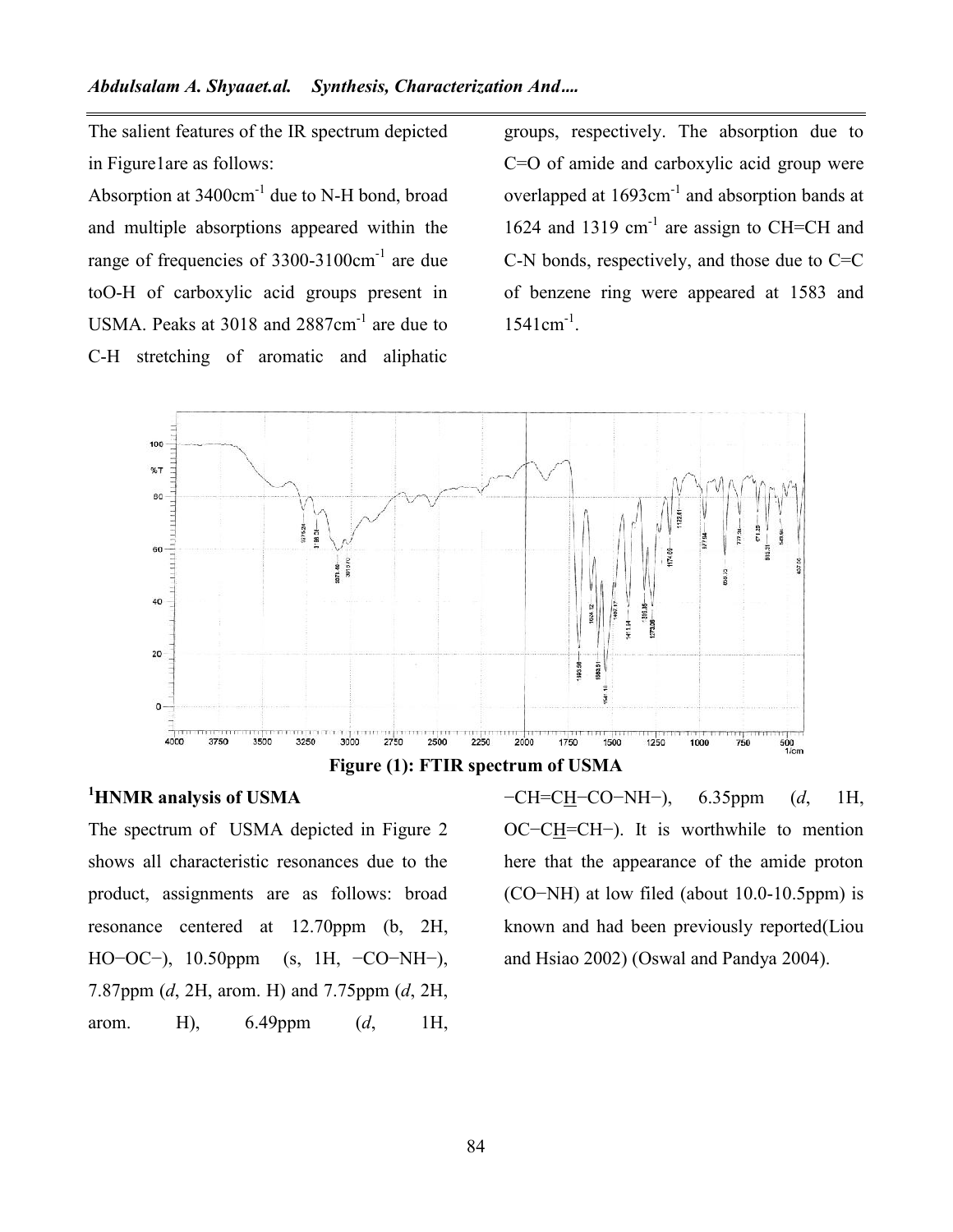

**Figure (2): <sup>1</sup>HNMR spectrum of USMA**

## **FTIRofUSMA-Styrene**

The important feature of the spectrum given in Figure 3 is the disappearance of the characteristic absorption due to C=C bond at 1624cm<sup>-1</sup> indicates that the crosslinking fr

reaction between USMA and styrene has taken place by effect of benzoyl peroxide. Other important peaks due to C=O amide, C=C of benzene ring and C-N appeared at the same frequencies without any changes or shift.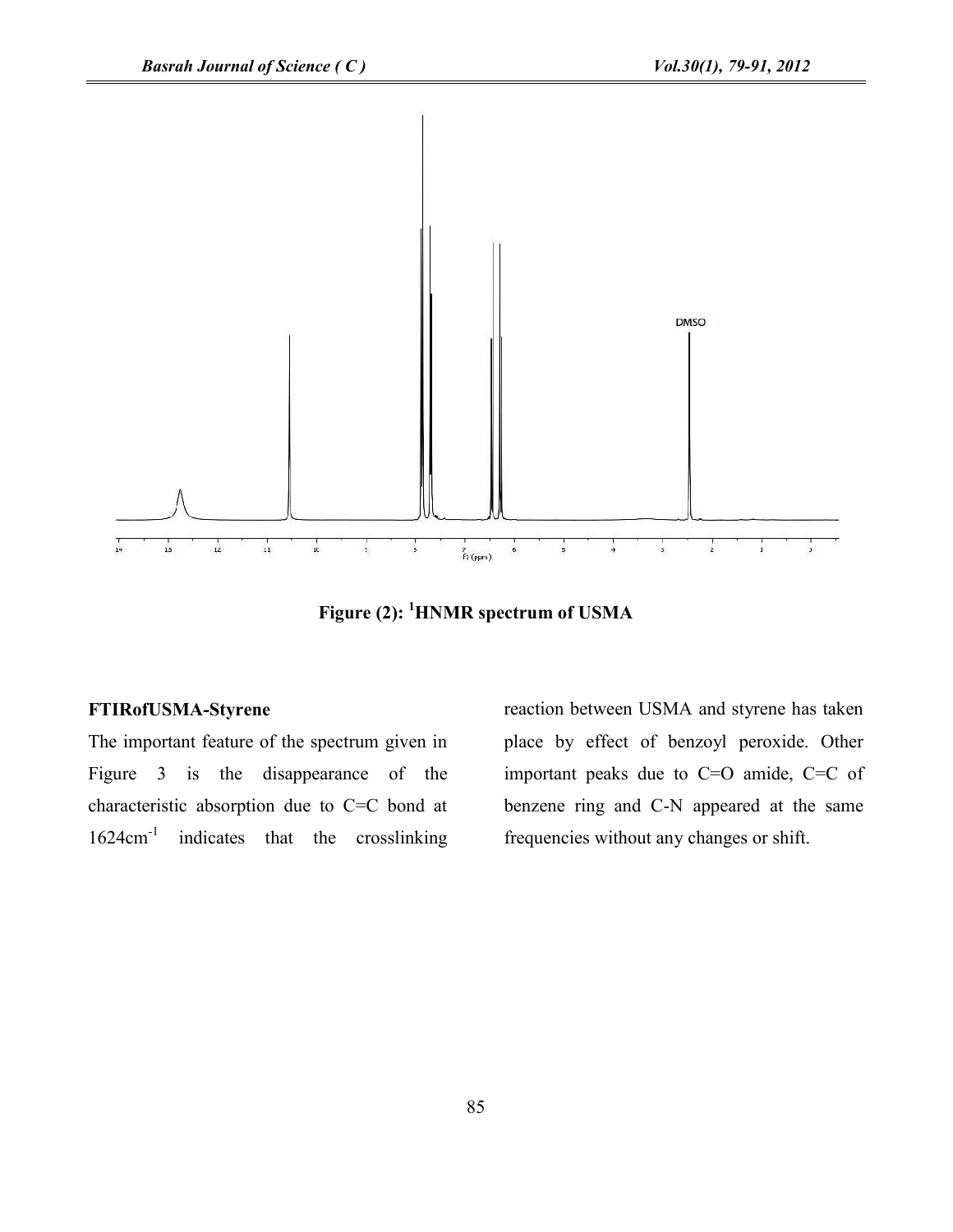

**Figure (3): FTIR spectrum of USMA-styrene**

# **FTIR of SPEM Resin**

The spectrum given in Figure 4 shows appearance of new absorption peak at 1718cm- <sup>1</sup>, this characteristic peak is due to C=O of ester group. The broad absorption at 3371cm<sup>-1</sup>is assign to O-H bond that resulted from the ring opening reaction of oxiranering with carboxylic

group of USMA-styrene. Other characteristic absorption discerned from the spectrum are 1604 and  $1510 \text{cm}^{-1}$  assign to C=C stretching of benzene ring, absorptions at 1180cm-1 assigned to C-O stretching and at 831cm<sup>-1</sup> assigned to *para-*disubstituted benzene ring.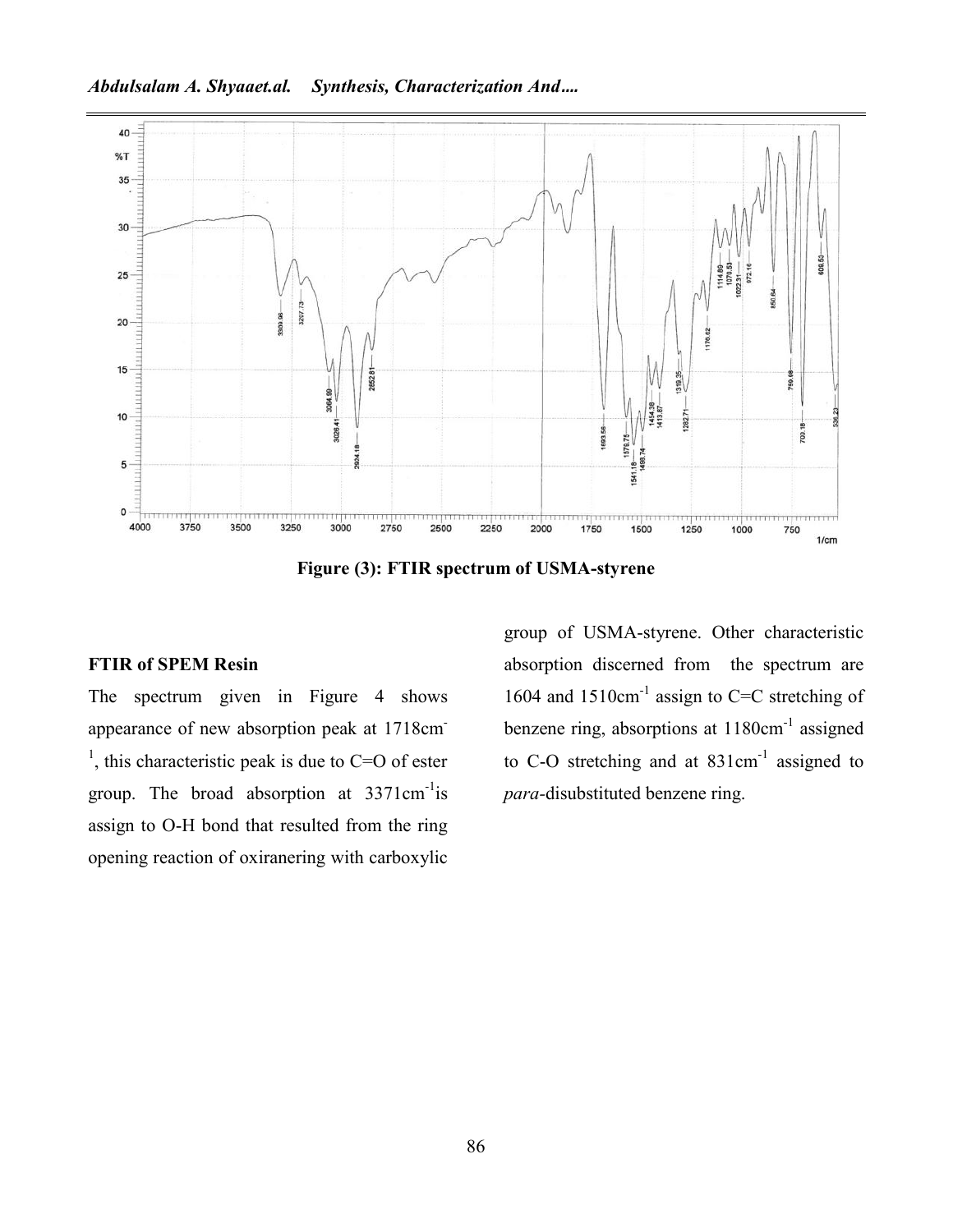

**Figure (4): FTIR spectrum of SPEM resin**

# **<sup>1</sup>HNMR of SPEM Resin**

The spectrum depicted in Figure 5 shows appearance of the characteristics resonances at 10.50ppm is assign to the presence of trace amount of –HN–, it is important to note here that some of the primary amine –HN–CO– moietymight also initiates the ring opening of epoxy ring, therefore the appearance of traces amount might due to this reason. The spectrum also shows broad and multiple resonances at8.5-6.3ppm due to the aromatic protons in the polymer chain, two doublets at 7.09 and

6.75ppm due to ethane protons and multiple resonances within the range of 5.00-0.50ppm due to aliphatic protons of styrene and epoxy groups. However, the most important features in this spectrum are the complete disappearance of the resonances of hydroxyl of carboxylic groups at 12.70ppm and ethylene resonances at 6.49 and 6.35ppm. This implies that incorporation of epoxy resin and styrene to the backbone of USMA was preceded to completion under the given experimental conditions affording SPEM resin.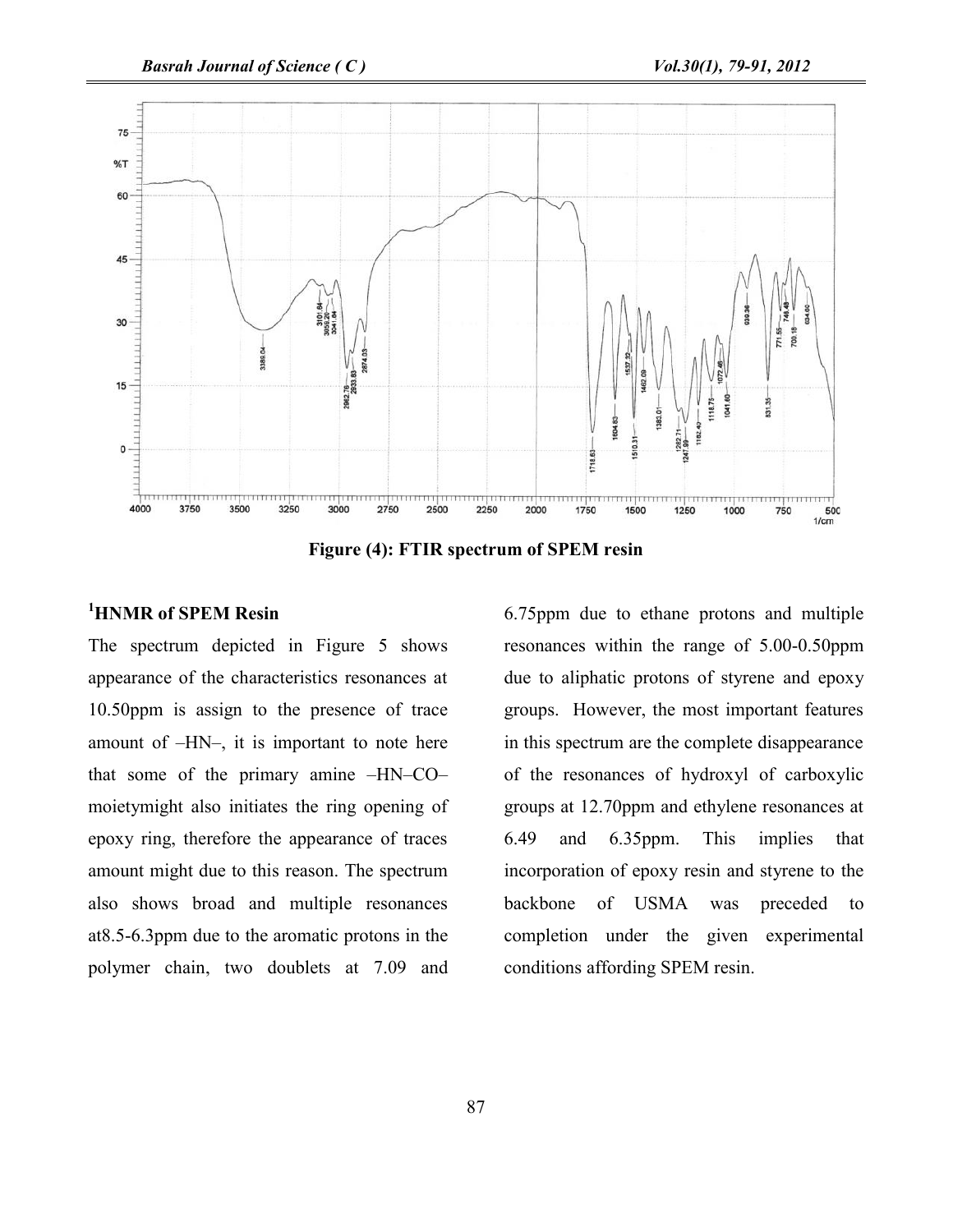

**Figure (5): <sup>1</sup>HNMR spectrum of SPEM resin**

### **Thermal analysis**

The stack plot of the TGA curves of polyesters products in Figure 6 exhibited good thermooxidativestability as there is no main weight lossoccurred up to  $200^{\circ}$ C and the decomposition of the products is a two-step degradation process. The first decomposition step ofSPEMresin (fillers free) occurred at  $260^{\circ}$ C with weight loss of about 20% within the second temperature range of  $220-380^{\circ}$ C and the second step occurred at 455°C with weight loss of 44% within the temperature range of  $380-530^{\circ}$ C. The char residue at  $700^{\circ}$ C is about 20%.

The thermograms ofSPEM resin/bentonite and SPEMresin/silica showed improved thermal stability compare toneat SPEMresin within both decomposition steps whereasSPEMresin/Zeolite showed lower thermal stability and decomposed slightly faster than SPEM resin within only the first decomposition step. However, during the decomposition step theSPEM resin/Zeolite exhibited betterthermal stability, lowerweight loss and higher char yield up to  $700^{\circ}$ C. A summary of the thermal properties of products is given in Table 1.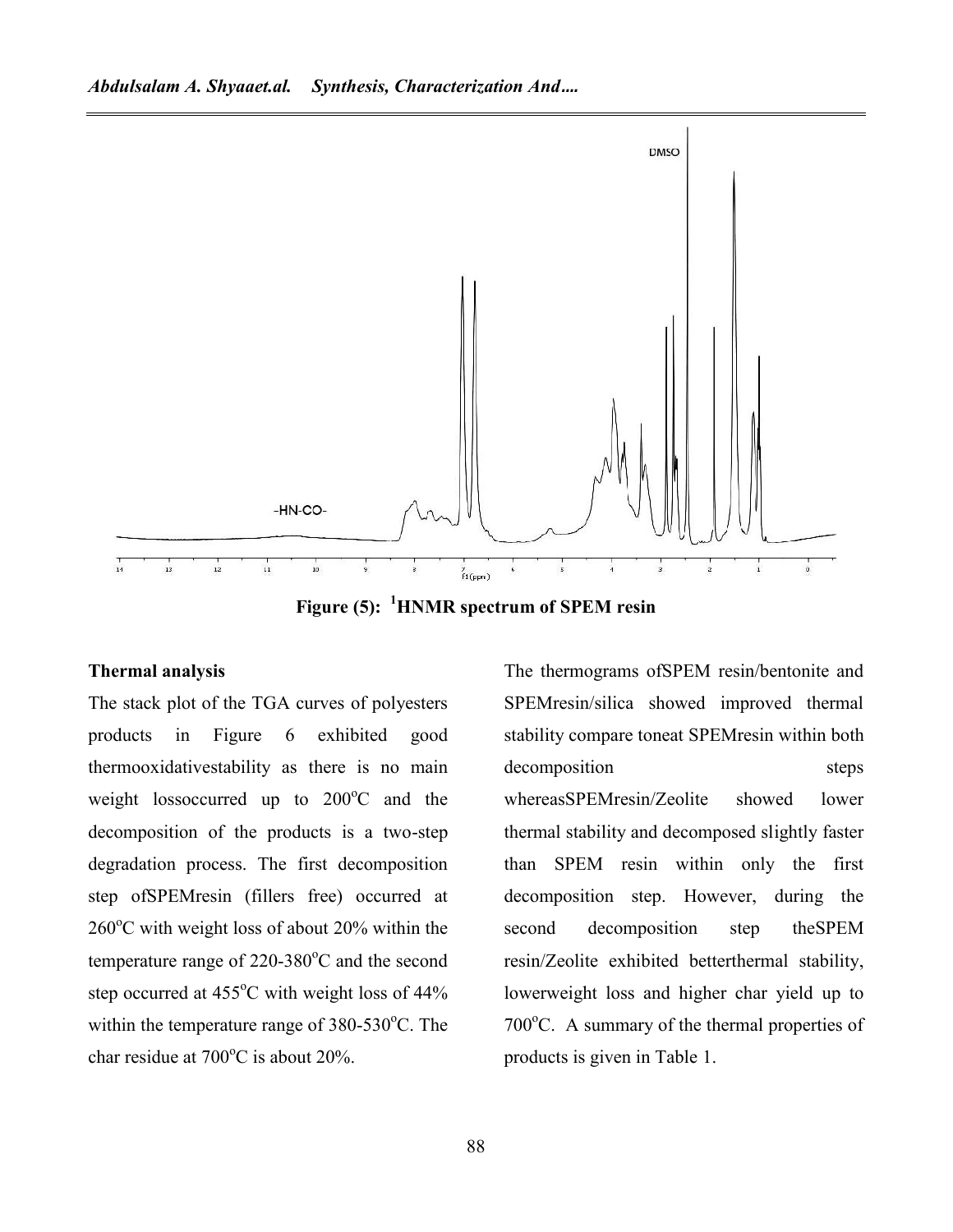

**Figure (6): TG curves of products under oxygen gas**

| Product        | $1st$ decomposition step |                                 |                            | $2nd$ decomposition step |                                 |                     | Char yield<br>at $700^{\circ}$ C |
|----------------|--------------------------|---------------------------------|----------------------------|--------------------------|---------------------------------|---------------------|----------------------------------|
|                | Temp.<br>$(^{o}C)$       | Range <sup>a</sup><br>$(^{o}C)$ | Wt. loss<br>$(\%)^{\flat}$ | Temp.<br>$({}^{\circ}C)$ | Range <sup>a</sup><br>$({}^oC)$ | Wt. loss<br>$(%)^b$ | Wt. $\%$                         |
| <b>SPEM</b>    | 260                      | 220-380                         | 20                         | 452                      | 380-530                         | 44                  | 20                               |
| SPEM/Zeolite   | 240                      | 190-350                         | 22                         | 450                      | 330-560                         | 35                  | 33                               |
| SPEM/Bentonite | 280                      | 220-380                         | 15                         | 450                      | 330-580                         | 35                  | 30                               |
| SPEM/Silica    | 295                      | 220-350                         | 10                         | 455                      | 360-540                         | 50                  | 30                               |

**Table (1): A summary of the thermal properties of products**

<sup>a</sup> Temperature range of the decomposition step

<sup>b</sup> Weight loss % at indicated temperature

# **Conclusions**

Unsaturated amide maleamic acid (USMA) was synthesized from reaction of maleic anhaydriedwith4-aminobenzoic acid and then crosslinked with styrene monomers in the presence of benzoyl peroxide as an initiator.

The polyester was formed by reaction the later compound with epoxy resin in the presence of triethyl amine as a catalyst. The molecular structure of the new polyester was confirmed by C.H.N elemental analysis, FTIR and <sup>1</sup>HNMR spectroscopy. The SPEM resin was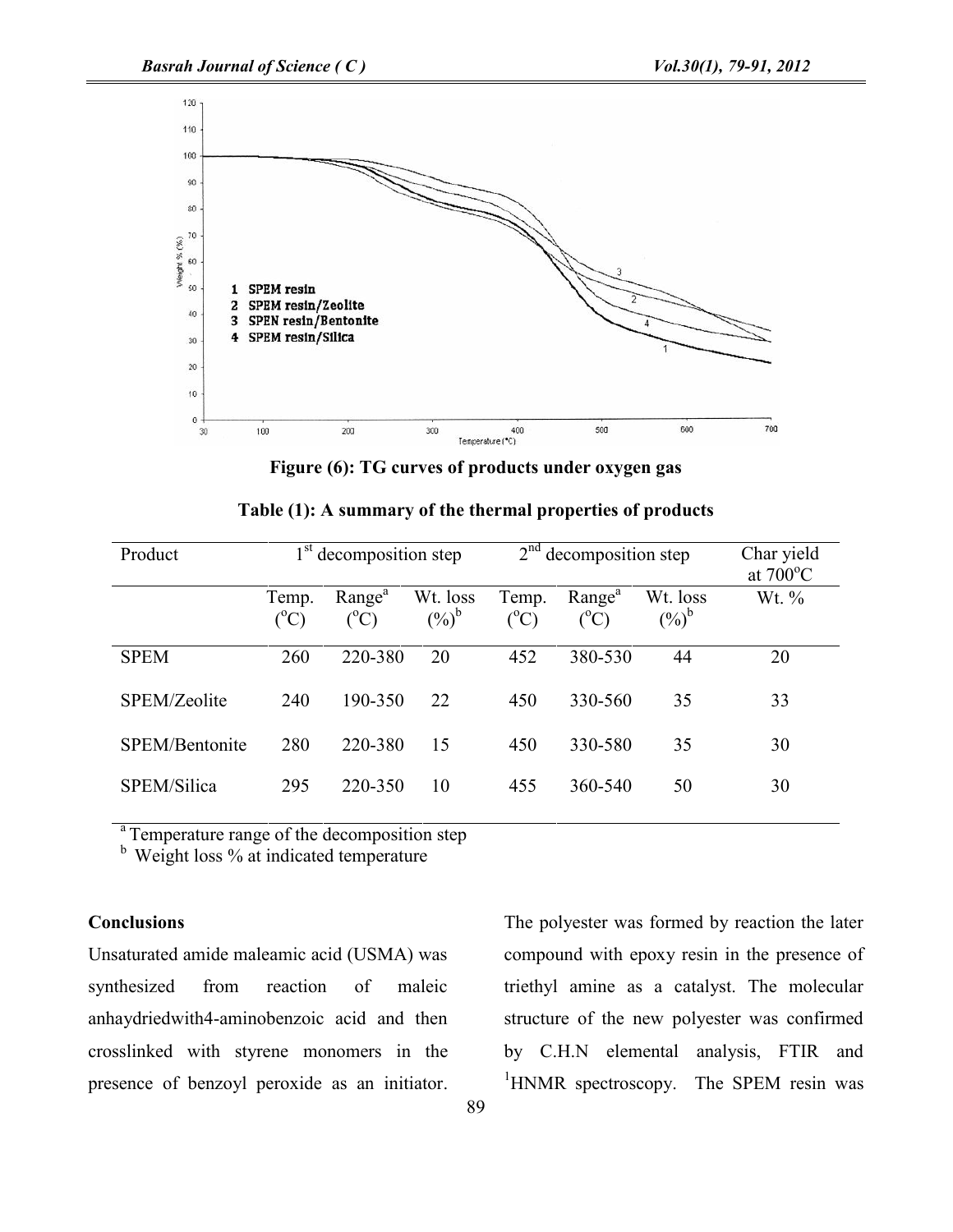reinforced with 10% of three typesof fillers (Bentonite, Zeolite and Silica). The reinforced SPEM exhibited enhanced thermo-oxidative stability compare to the neat SPEM.

# **Acknowledgements**

The authors gratefully acknowledge the obtained Ministry of Industry and Minerals, General Commission for Research and Industrial Developments, of the Republic of Iraq for providing the financial support for this project.

# **References**

Anderson TF., Messick VB. (1980). Developments in Reinforced Plastics-1: Resin Matrix Aspects, Prichard, G., Ed., Applied Science Publishers: London, pp. 29–58.

Dave PN, Patel NN. (2011a). Interacting blend of acrylated epoxy resin based poly(ester amide)s and vinyl ester. J. Chem. Pharm. Res. 3, 1, 6-13.

Dave PN, Patel NN. (2011b). Studies on interacting blends of acrylated epoxy resin based poly(ester-amide)s and vinyl ester resin. *Mat. Sci. appl*. 2, 771-776.

Miskolczi N, Varga Cs, Bartha L, Liopczi G. (2010). Improving the mechanical properties of glass-fibre-reinforced polyester composites by modification of fiber surface.*Mater Designe*. 31, 185-193.

O'Hearn TP. (1988). Engineered Materials Handbook, Vol. 2, Engineering Plastics, ASM International: pp. 272–275.

Patel HS, Patel BK. (2009). Interacting blends of novel acrylatedpoly(ester amide)s based on DGEBC with styrene monomer," Int. J. Polym. Mat. 58. 654-664.

Serra A, Morell M, Erber M, Ramis X, Ferrando F, Voit B. (2009a). New Epoxy thermosets modified with hyperbranchedpoly(ester-amide) of different molecular weight. *Eur. Poly. J*. 46, 1498-1509.

Serra A, Morell M, Ramis X, Ferrando F, Yu Y. (2009b). New improvement thermoset from DGEBA and a hyperbarchedpoly(ester-amide). *Polymer*. 50, 5374-5383.

Willett JL, Felker, F.C. (2005). Tensile yield properties of starch-filled poly(ester amide) materials. *Polymer*. 46, 9, 3035-3042.

Young RE. (1976). *Unsaturated Polyester Technology*. Bruins PF. Ed., Gordon and Breach Science Publishers: New York, pp. 315–342.

Ahmad S, Ashraf S M, Hasant A, Yadav S, Jamal A. (2001). Studies on Urethane-Modified Alumina-Filled Polyesteramide Anticorrosive Coatings Cured at Ambient Temperature. *J. Appl. Polym. Sci.* 82, 1855-1865.

Yasumasa F. (2001). *Polym. Bull*. Preparation and characterization of a new polyamide containing ethidium bromide.45,465-470.

Chernukhina AI, Gabrielyan GA.(1993). Thermal stabilization of aliphatic polyamides and fibres based on them.A review.*Fiber.chem.* 25(6), 468-473.

Liou GS, Hsiao SH. (2002). Synthesis and properties of aromatic poly (ester-amide)s with pendant phosphorus groups. *J. appl. poly. sci.* 40, 459-470.

Oswal SL, Pandya AK. (2004). Synthesis and characterization of linear aromatic polyester amides from diacid chloride and aminophenols.*Irania.polym. J*. 13(3), 205-212.